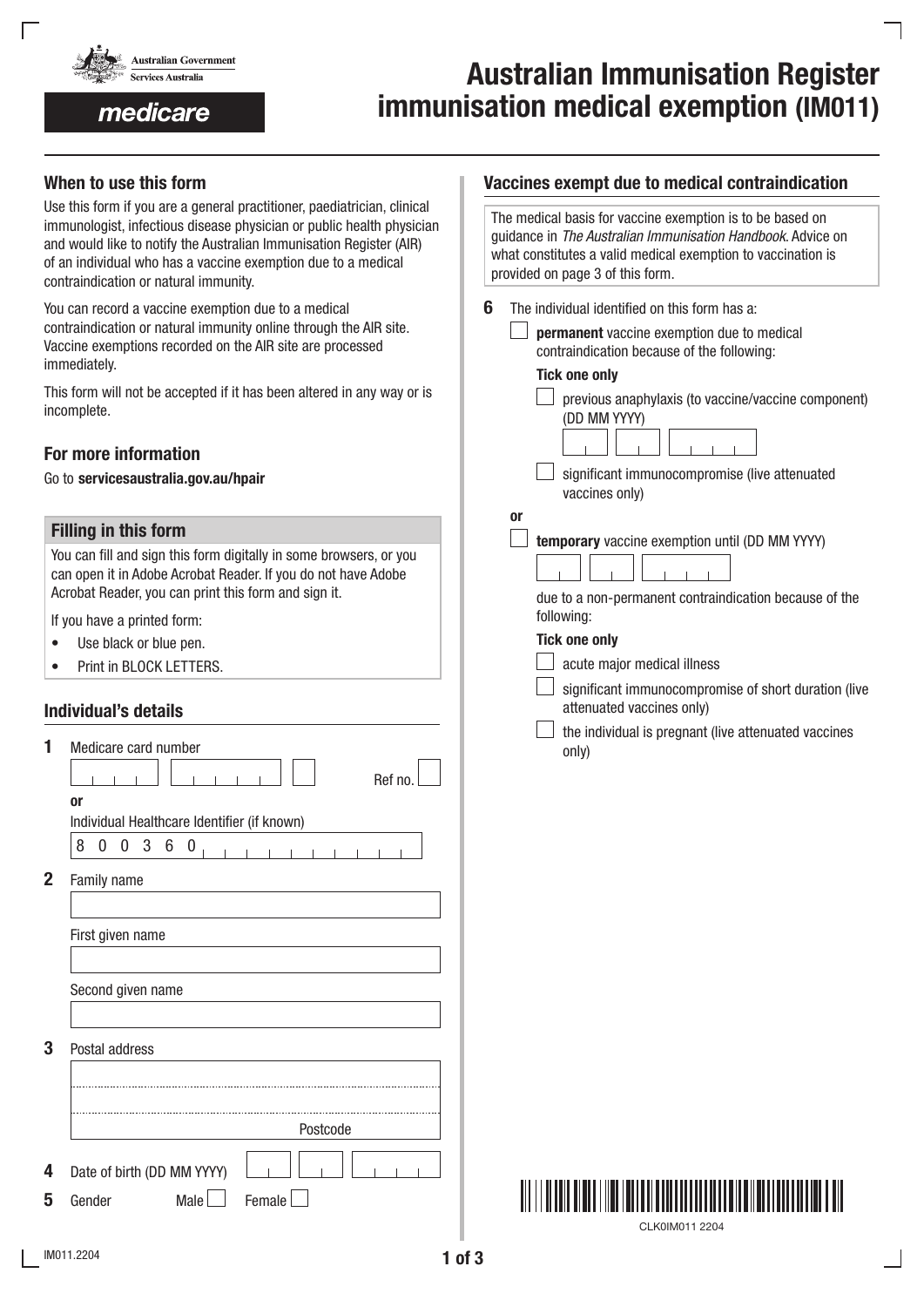| 7 | Select from the following vaccines: |  |  |
|---|-------------------------------------|--|--|
|   |                                     |  |  |

|                                        | Select from the following vaccines: |                      |
|----------------------------------------|-------------------------------------|----------------------|
| Live                                   | Tick all that apply                 |                      |
|                                        | M-M-R II                            | ProQuad              |
|                                        | Priorix                             | Rotarix              |
|                                        | Priorix-Tetra                       |                      |
| <b>Non-live</b><br>Tick all that apply |                                     |                      |
|                                        | <b>ActHIB</b>                       | <b>Infanrix</b>      |
|                                        | AstraZeneca Vaxzevria               | <b>Infanrix Hexa</b> |
|                                        | Moderna Spikevax                    | <b>Infanrix IPV</b>  |
|                                        | Novavax NUVAXOVID                   | Nimenrix             |
|                                        | <b>Pfizer Comirnaty</b>             | Prevenar 13          |
|                                        | Gardasil 9                          | <b>Tripacel</b>      |
|                                        | <b>Hiberix</b>                      | Quadracel            |
|                                        | Specify<br><b>Other</b>             |                      |
|                                        |                                     |                      |

# Antigens exempt due to natural immunity

Natural immunity to a disease is a valid exemption to vaccination for the antigens listed below. Exemption to a combination of vaccine(s) on the basis of natural immunity is only valid if immunity is confirmed for all vaccine antigens. Advice on what constitutes acceptable evidence of natural immunity is provided on page 3 of this form.

8 The individual has a natural immunity to:

| <b>Hepatitis B</b>          | <b>Mumps</b><br>Varicella      |
|-----------------------------|--------------------------------|
| <b>Measles</b>              | <b>Rubella</b>                 |
| This has been confirmed by: |                                |
| Laboratory testing          | Date of test (DD MM YYYY)      |
|                             |                                |
| <b>or</b>                   |                                |
| Physician-based             | Date of diagnosis (DD MM YYYY) |
| clinical diagnosis          |                                |

# Privacy and your personal information

**9** The privacy and security of your personal information is important to us, and is protected by law. We collect this information to provide payments and services. We only share your information with other parties where you have agreed, or where the law allows or requires it. For more information, go to servicesaustralia.gov.au/privacy

## Provider's declaration

#### 10 I declare that:

- I am eligible to certify immunisation medical exemptions under the *Australian Immunisation Register Act 2015* and its amendments
- the information I have provided in this form is complete and correct.

#### I understand that:

- under the *Australian Immunisation Register Act 2015*, general practitioners, as defined in the *Health Insurance Act 1973*, are eligible to certify immunisation medical exemptions on the Australian Immunisation Register.
- paediatricians, public health physicians, infectious diseases physicians, and clinical immunologists are also eligible to certify immunisation medical exemptions on the Australian Immunisation Register.
- giving false or misleading information is a serious offence, under the *Criminal Code Act 1995 (Cth)*. Services Australia regularly undertakes audits and can make relevant enquiries to make sure recipients receive the correct entitlement. If we become aware of the provision of false or misleading information, or any fraudulent activity, to the extent permitted by law, the Commonwealth will pursue the relevant person(s).
- this form will not be accepted if it has been altered in any way or is incomplete.

Medicare Provider number or AIR Registration number

| Provider's full name                                                                                                                                                                             |
|--------------------------------------------------------------------------------------------------------------------------------------------------------------------------------------------------|
|                                                                                                                                                                                                  |
| Provider's signature                                                                                                                                                                             |
|                                                                                                                                                                                                  |
| On completion, insert digital signature or print and sign.                                                                                                                                       |
| Date (DD MM YYYY)                                                                                                                                                                                |
|                                                                                                                                                                                                  |
| eturning this form                                                                                                                                                                               |
| eturn the completed form online using your PRODA account and<br>e Form upload function in Health Professional Online Services<br>POS). For more information, go to servicesaustralia.gov.au/hpos |
|                                                                                                                                                                                                  |
| <b>Reset form</b><br><b>Print form</b>                                                                                                                                                           |

## Returning this form